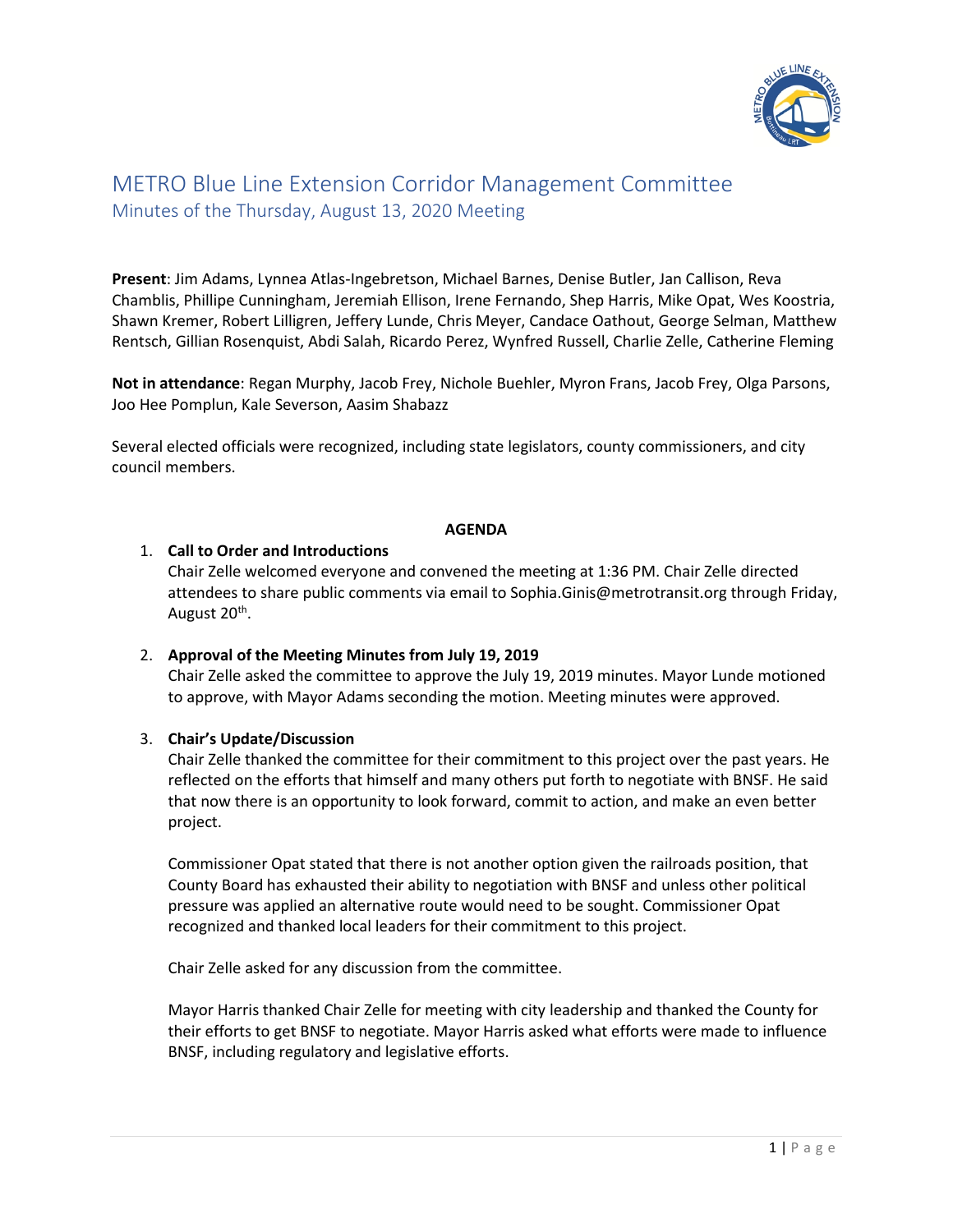

Mayor Lunde talked about efforts to advocate for other transit lines, knowing Bottineau was also in line. He wished that more community engagement and engagement with the cities had occurred months before this announcement and that the best efforts to pressure BNSF still needed to be perused. He emphasized that BNSF would be the last to the table. Mayor Lunde also stated the importance of this project, especially in regard to increasing equity within communities. Mayor Lunde suggested that political leaders could negotiate with the railroads while simultaneously exploring other routes. Mayor Lunde finished by saying that equity issues in Minnesota will not be fixed without access to affordable transit.

Councilmember Atlas-Ingebretson stated that she believed they are stronger together than apart. She reflected on her experiences with other projects and added how everyone must be at the table to execute the best outcomes. Councilmember Atlas-Ingebretson added how it would be beneficial to compile a document that outlines all the investments that communities have made into this project, as this tool would be useful moving forward.

Mayor Harris echoed Mayor Lunde's comments and stated the cities up and down the line believe more can be done to negotiate with BNSF. He gave examples of legislation that could be put forth. Mayor Harris made a motion to direct the Met Council, the Governor, and the County to coordinate a multi-government effort to exhaust all options with BNSF first, while looking at other alternatives. He is open to looking at other alignments but that more also needs to be done with BNSF. He reiterated the city's support of LRT. He asked to be in the room as those discussions were happening. He reiterated all the efforts cities had put forth to get to municipal consent. Mayor Harris' reiterated his motion as twofold: one to exhaust all options with BNSF while perusing alternative alignment; and to include all these stakeholders going forward and part of the decision making.

Chair Zelle asked for confirmation on the motions presented. To exhaust all options with BNSF and to engage with Mayors and community. That these activities don't preclude looking at alternative alignments.

Mayor Harris responded by emphasizing that they believe the priority should still be with BNSF.

Chair Zelle noted the motion and acknowledged the frustration. He talked about his history with BNSF discussions and clarified a few statements he had been hearing. One that SWLRT got an extra push that BLRT did not. He stated that they both got equal pushes, but BNSF position was different on the alignments and it was long hard negotiation. He also acknowledged that there were many conversations but that when you have a CEO and a Governor talking, not a lot of people are always in the room. Chair Zelle reemphasized that there was a full-hearted effort to negotiate with BLRT, which included local, state, and federal elected officials, as well as business and community efforts. He stressed that it wasn't the lack of commitment from Minnesota Senators or the Governor. He gave examples of solutions that were offered to BNSF such as buying the corridor or building another bridge over the river. But BNSF has continually said that colocation on the corridor impedes on their business strategy. It is unlikely, despite tremendous pressure, that the BNSF would change their mind and progress on the project should not be further stalled.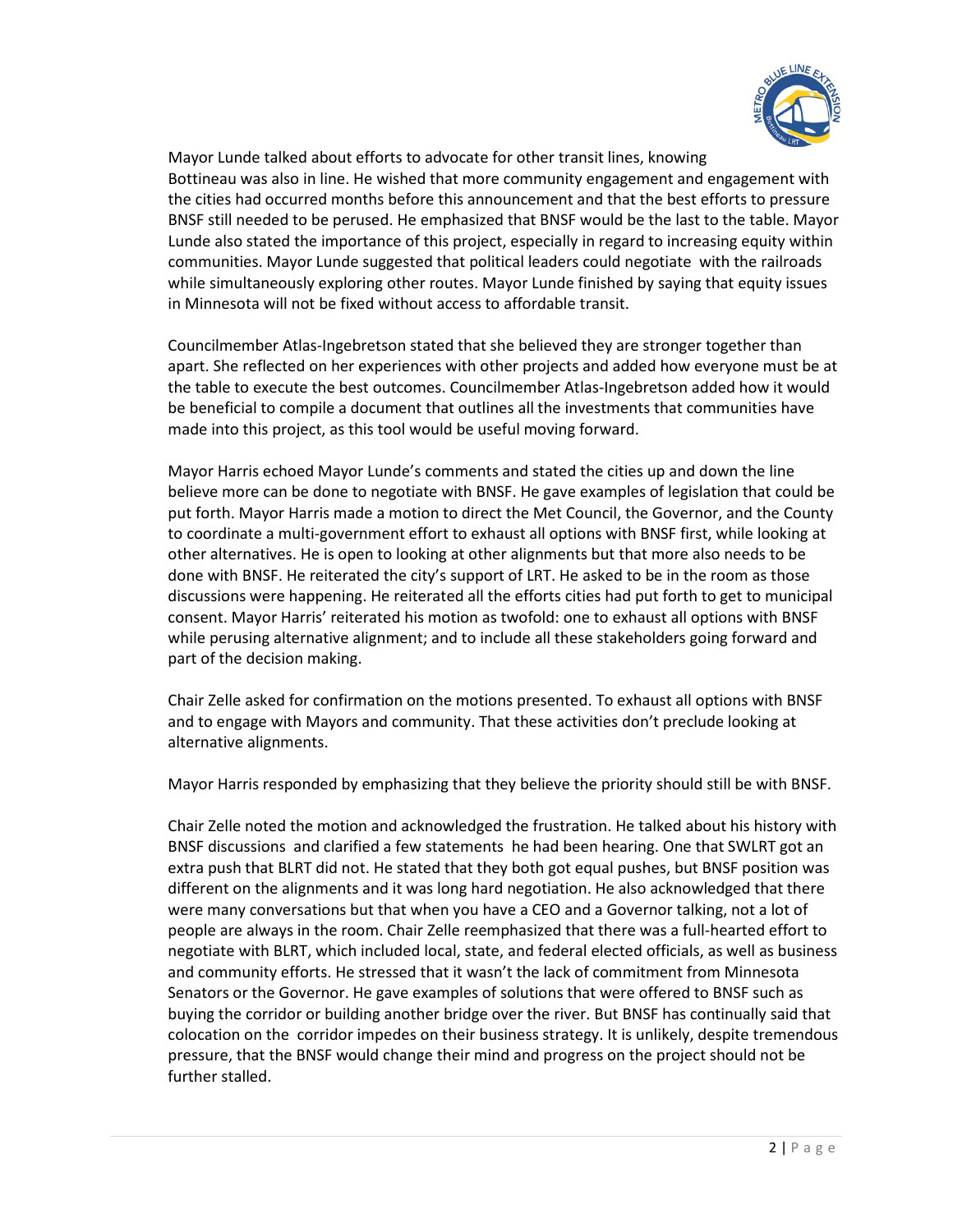

Chair Zelle then asked if there was a second on the motion.

George Selman from Robbinsdale seconded the motion.

Commissioner Fernando asked for clarification on the motion since it was not on the agenda and asked if she could see something written. She expressed that she does not support the first component of the motion, which was returning to the BNSF alignment. However, she supports the second component of the motion to have a more upfront and public process as the committee has not been meeting as often as the charter as written. The Commissioner added that at the next CMC meeting the charter should be reviewed and amended in a way that the body can follow.

Chair Zelle asked if the authors of the motion would be willing to split the motion into two separate motions.

Mayor Harris asked if other members of the committee have an opinion.

George Selman asked to vote on the amendment as it was moved.

Abdi Salah spoke on behalf of Mayor Frey and supports the pursuit of all viable options. They recognize the time and commitment that has been invested into this project and support exhausting the options to reach an agreement with BNSF. Salah added that those efforts should be continued, while also starting a conversation with the public on the possibility that a new alignment will be necessary. He stated his support of splitting the motion.

Denise Butler shared sentiments of wanting to preserve the efforts that communities have made in station area planning and broader engagement corridor wide. She does not work to be wasted. She emphasized that the community supports this alignment as is and that community have fought for it. She spoke in support of the motion as moved.

Councilmember Chamblis thanked communities for their work and investment into the project. She added that she was concerned that momentum will be lost if the project does not move forward. She emphasized the importance of transit investment for a thriving corridor that contributes to close the gap on equity opportunities. Councilmember Chamblis added the importance of moving forward and not slowing down progress on the project. She supported splitting the motion.

Candace Oathout shared her concerns with the project as is. Which included environmental and safety concerns. Oathout spoke of protecting the environment, especially Theodore With Park.

Chair Zelle asked if Mayor Harris would write his motion into the chat.

Minneapolis Park Board Commissioner Chris Meyer shared that the Park Board welcomed the alignment to Wirth Park. However, does not want to alignment to be delayed indefinitely and spoke in support for splitting the motion as he supports community engagement but does not want the project to continue to be stalled.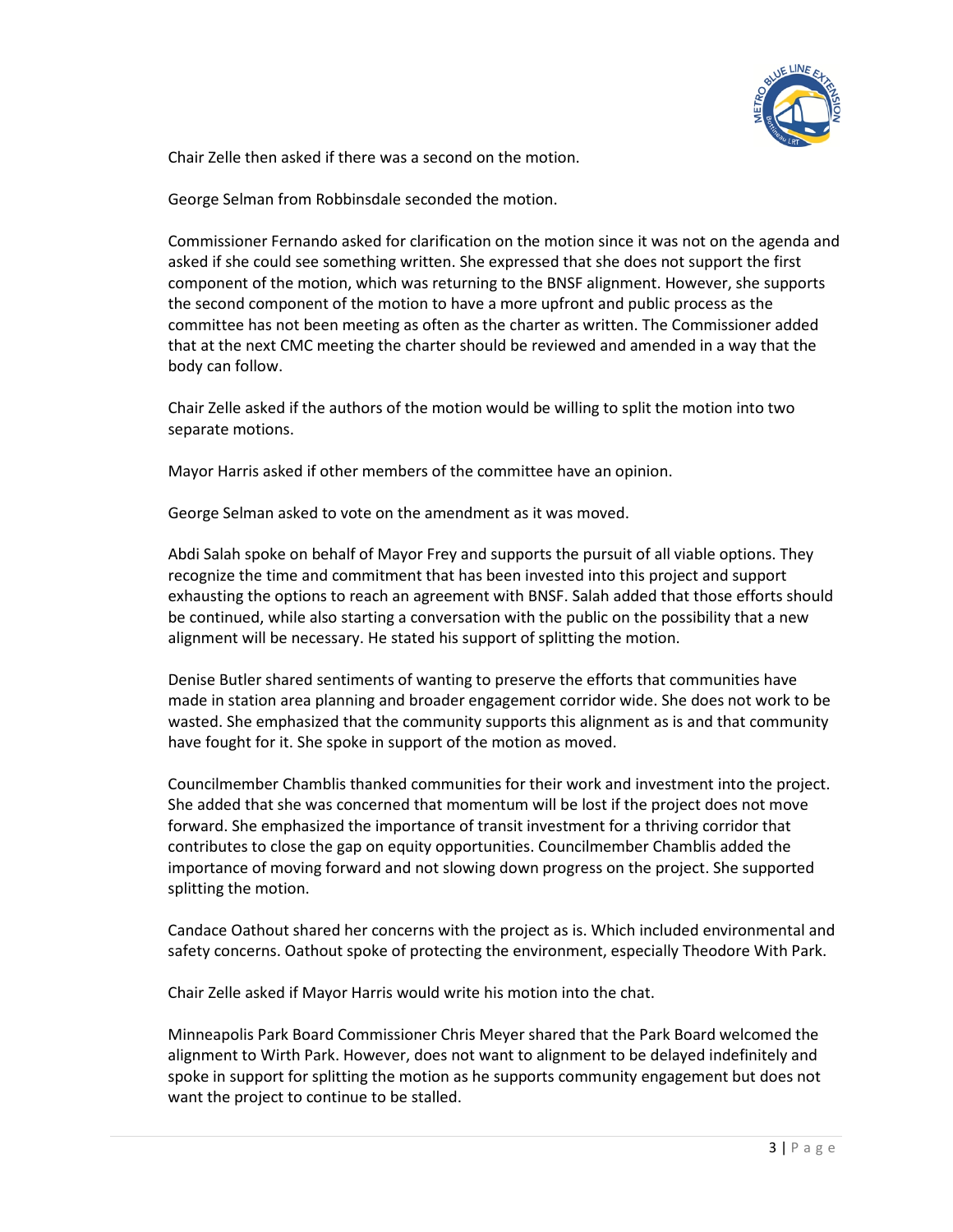

Chair Zelle added that the Council is committed to a robust community engagement moving forward and suggested that due to time constraints to continue with the agenda and then come back to the motion.

## 4. **Project Framework**

Dan Soler reflected on the work communities have put into the project. He emphasized that the goal of the project is still the same, with the change to avoid BNSF right-of-way. He reviewed the draft alignment and community engagement principles.

# 5. **Next Steps**

Sam O'Connell shared the 2020 work plan. O'Connell outlined meetings and engagement opportunities. Dan Soler offered that it is important to get feedback from community engagement efforts to develop the best plan. O'Connell added that at the end of the year, a reappointment process for the advisory committees would occur. She stated that the charters would be reviewed and refreshed. She added that this was an initial presentation of 2020/21 work activities and is seeking feedback. Chair Zelle added that this will all be on the website and stated that the involved engagement will continue.

# **Return to Agenda Item: Chair's Update Discussion**

Chair Zelle returned to the discussion on the motion and noted that Councilmember Ellison had been waiting to speak.

Councilmember Ellison thanked the Chair for providing space for discussion, adding that he joined the meeting to get a sense for where the project was. Councilmember Ellison shared that exhausting efforts with BNSF could stretch resources away from progressing the line forward. He added that alignment mitigation is in order because of BNSF is immovable. He discussed how times have changed, how attitudes have changed, representation on the north side has changed and that he wants to ensure that the residents in his ward are served.

Councilmember Cunningham stated the importance of ensuring transit connectivity and access to intentionally ease the decades of systemic disinvestment and separation of North Minneapolis. The Councilmember added that this is an opportunity to be invest equitably. The Councilmember stated that his community has a very low car density and low, equitable investment in terms of building up his community. He discussed the opportunity to invest in transit connectivity and asked the CMC to remain open to alternative routes that would better serve North Minneapolis. He stressed the importance of including Ward 4 residents in discussion.

Mayor Elliot of Brooklyn Center echoed the sentiments of Councilmember Ellison and Councilmember Cunningham. He emphasized that equity has to be the center of this work and that community members are included in all stages of the project to truly engage with the community. That community members need to be involved at the points in which decisions are being made. He also stressed the need for patients and not leaving people out.